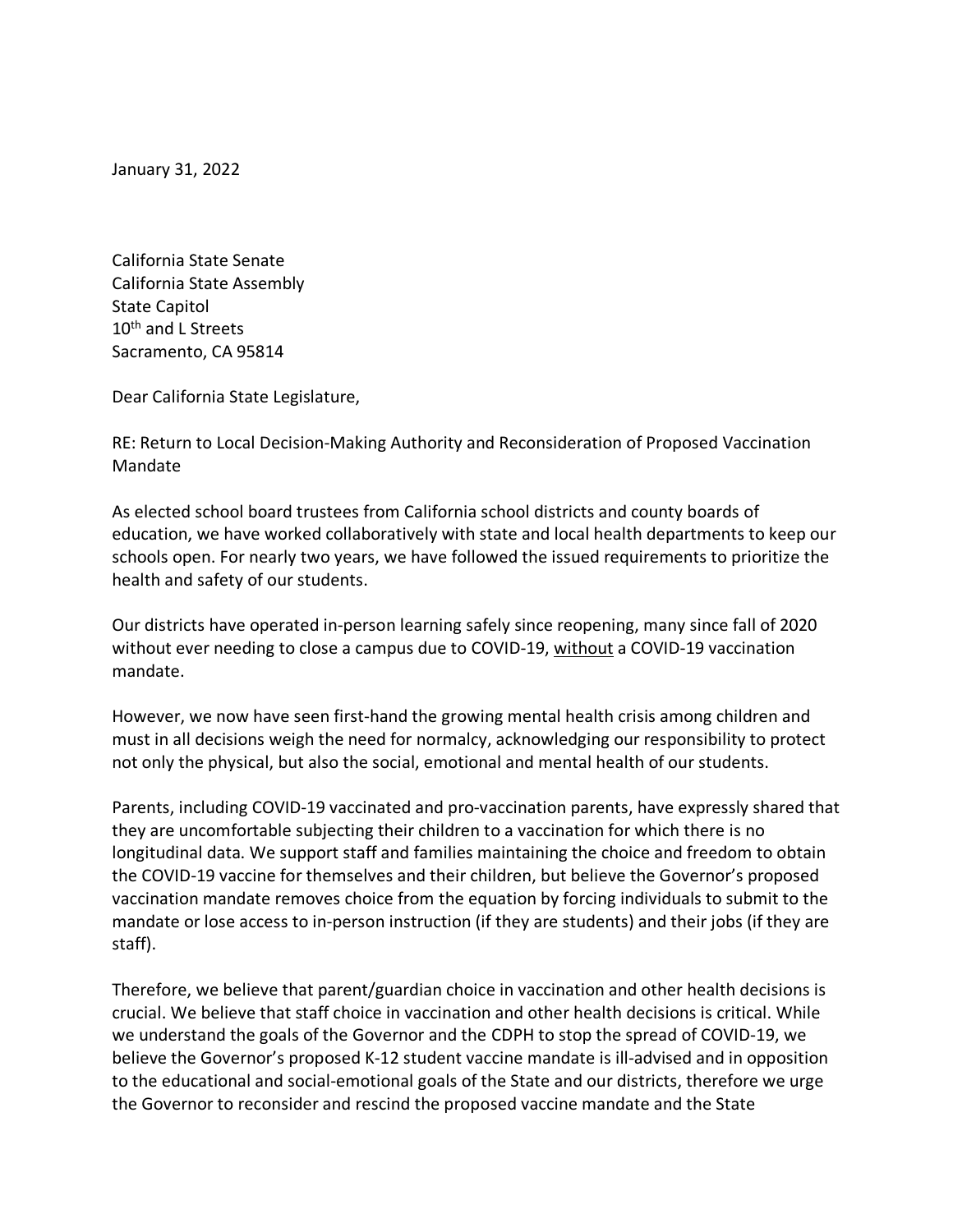Legislature not to implement a vaccine mandate as a condition of in-person instruction and employment in grades K-12.

Additionally, we expect the end of the State of Emergency, no later than March 31, 2022, to return full local control and decision-making authority back to local school boards. We expect all masking, testing and vaccination mandates to terminate at that time to allow a return to normal school activities as consistent with our local conditions on April 1, 2022 at the latest.

Our children have carried this burden for too long. Statewide masking, testing and vaccine mandates are not the answer. We are asking for your support to allow us to return normalcy to our schools. Our students, educators and families need your support.

Sincerely,

**Kyle Abello** Trustee *College Elementary School District*

**Kevin Alexander** Trustee, President *Millville Elementary School District*

**Michelle Allen** Trustee, President *Orland Unified School District*

**Enrique Alvarado** Trustee *Calexico Unified School District*

**Marilyn Anderson** Trustee, Vice President *Placentia-Yorba Linda Unified School District*

**Rebekah Anthony** Trustee *Loomis School District*

**Don Armario** Trustee *Knights Ferry School District*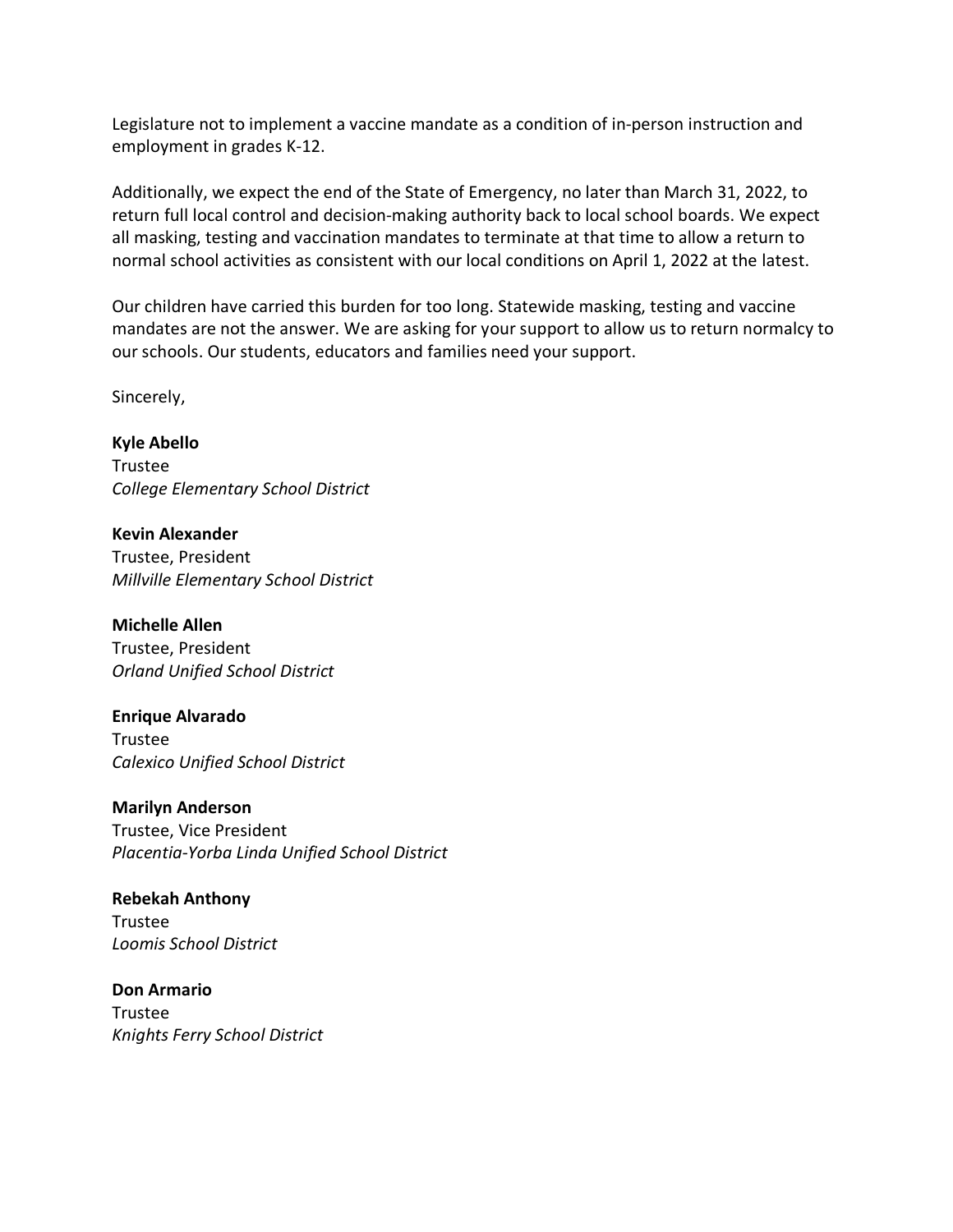**Damian Armitage** President *Western Placer Unified School District*

**Michael Baker** Vice President *Twin Rivers Unified School District*

**Jeff Barke** Trustee, President *Orange County Classical Academy Charter School Orange Unified District*

**Mari Barke** Trustee, President *Orange County Board of Education*

**Jill Barto** Trustee *Cajon Valley Union School District*

**Cassandra Bautista** Trustee *Rio School District*

**Chuck Birdsong** Trustee, President *Knights Ferry School District*

**Leandra Blades** Trustee, Clerk *Placentia-Yorba Linda Unified School District*

**Jeff Boom** Trustee, Area 4 *Marysville Joint Unified School District Board*

**Allen Brooks** Trustee, Area 3 *Merced County School District*

**Ray M. Buban** Trustee *Atascadero Unified School District*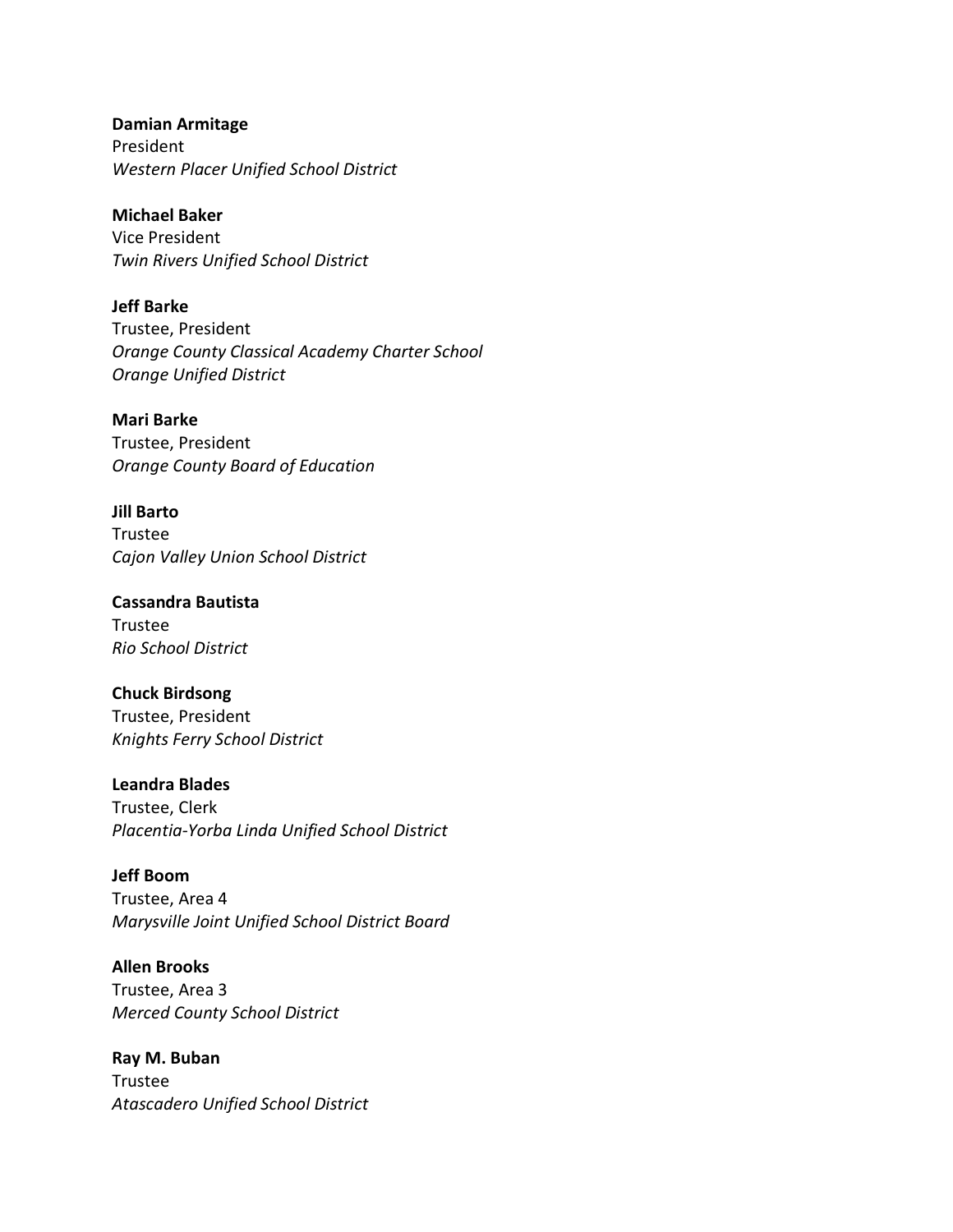**Judy Bullockus** Trustee, Area 7 *Capistrano Unified School District* 

**Cortney Burke** Trustee, Vice President *Sierra Unified School District* 

**Brynna Cadman** Trustee *Etiwanda School District* 

**Wesley Cagle** Trustee *Galt Joint Union Elementary School District* 

**Nicholas Caton** Trustee, Vice President *Escalon Unified School District* 

**Brent Chipponeri** Trustee *Hilmar Unified School District* 

**Julie Constant** Trustee *Roseville City School District* 

**Pete Constant** Trustee *Roseville Joint Union High School District*

**Jeffrey Cortinas** Trustee, Area 6 *Turlock Unified School District* 

**Dereck Counter** Trustee, Clerk *Rocklin Unified School District* 

**Tom Courtney** Trustee, President *Lucerne Valley Unified*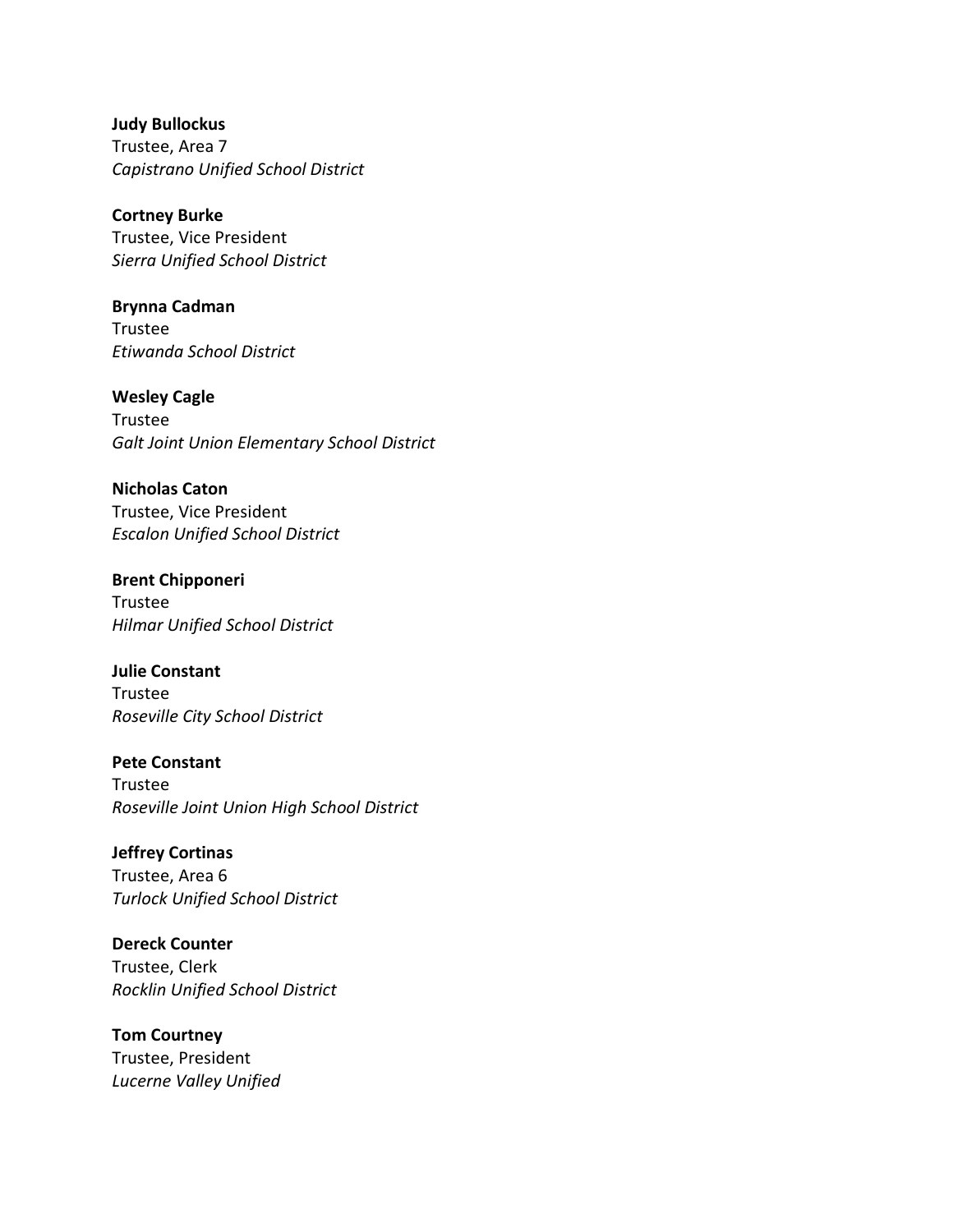**Angie Covil** Trustee, Secretary *Plumas Lake Elementary School District* 

**Nicole Crabb** Trustee *Wheatland Elementary School District* 

**Gary Criddle** Trustee, Area 2 *Marysville Joint Unified School District*

**Andrew Cruz** Trustee *Chino Valley Unified School District*

**Lisa Davis** Trustee *Capistrano Unified School District*

**Michelle de Werd** Trustee, District 4 *Santa Barbara County Board of Education*

**David DeFrank** Trustee *Clovis Unified School District* 

**Jennie DuBose** Trustee *Durham Unified School District* 

**Megan Estes** Trustee *Fall River Unified School District* 

**Pete Flippi** Trustee *Sanger Unified School District* 

**Steven Fogg** Trustee *Clovis Unified School District*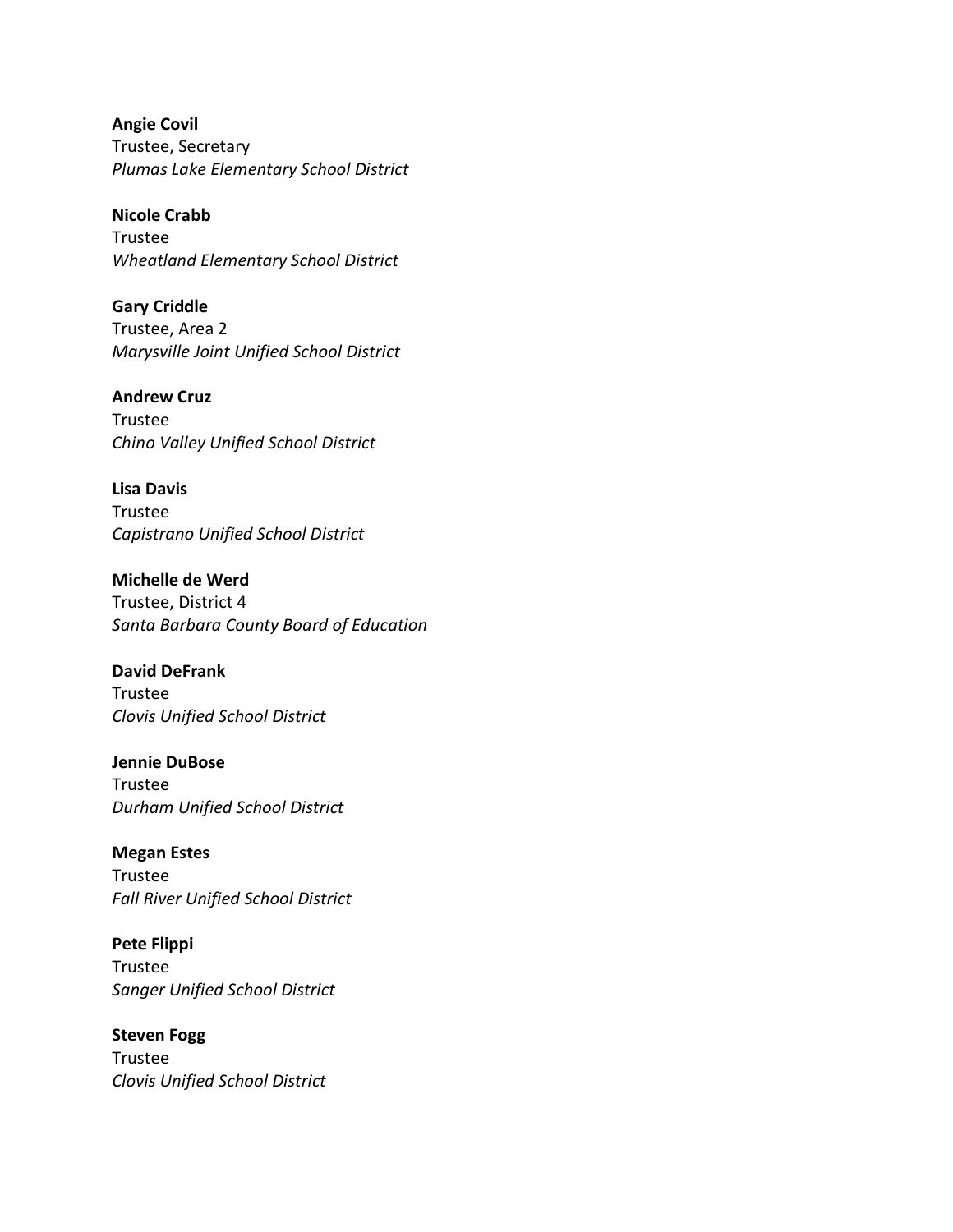**Jean Follmer** Trustee *Lafayette School District* 

**Carmine S. Forcina** Trustee, Area 7 *Elk Grove Unified School District* 

**Greg Forest** Trustee *Wheatland Union High School District* 

**Marie Freitas** Trustee, President *Manteca Unified School District* 

**Elena Gagnie** Vice Chair *Harvest Ridge Cooperative Charter, Newcastle School District*

**Tim Garman** Trustee, President *Happy Valley Union School District*

**Keith Giles** Trustee, Vice President *Lancaster School District*

**Julie Hagemann** Trustee *Ferndale Unified School District*

**Heidi Hall** Trustee *Roseville Joint Union High School District*

**Jason Hansen** Trustee *Lucerne Valley Unified School District*

**Jim Harvey** Trustee *Lucerne Valley Unified School District*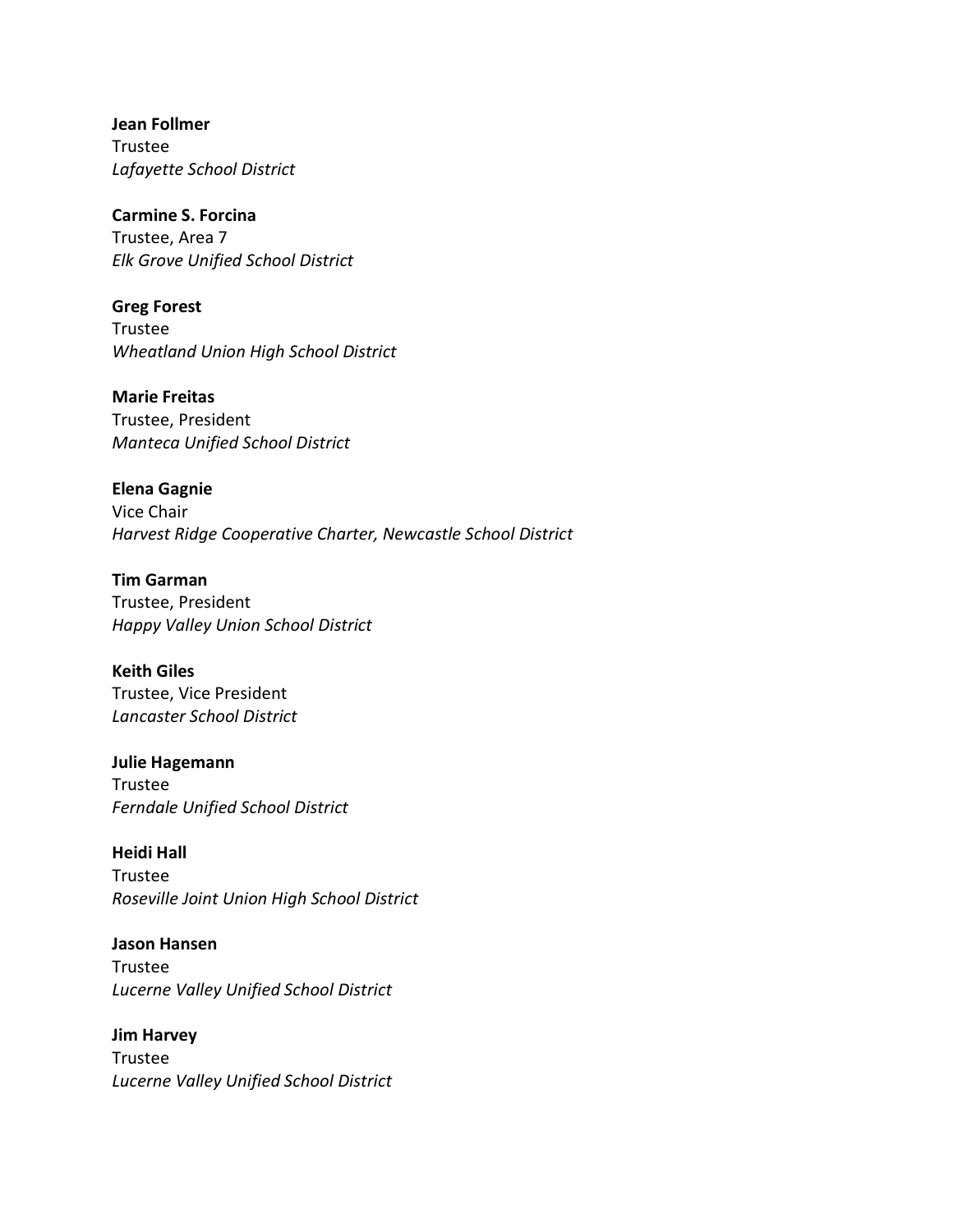**Susan Hatmaker** Trustee *Clovis Unified School District*

**Andrew Hayes** Trustee, President *Lakeside Union School District*

**Valisa Henderson** Board Chair *Yreka Adventist Christian School* 

**William Hintz** Trustee, Area 2 *Lowell Joint School District* 

**Joshua Hoover** Trustee, Vice President *Folsom Cordova Unified School District* 

**Michael House** Trustee *Oakdale Joint Unified School District* 

**Micah Howser** Trustee, Clerk *Gold Trail Union School District* 

**Jennifer Jones** Trustee, President *Lassen View Union Elementary School District* 

**Paul Keefer** Trustee, Area 3 *Sacramento County Office of Education*

**Kali Kim** Trustee, Clerk *Rancho Santa Fe School District* 

**Meghan Krafka** Trustee *Roseville City School District*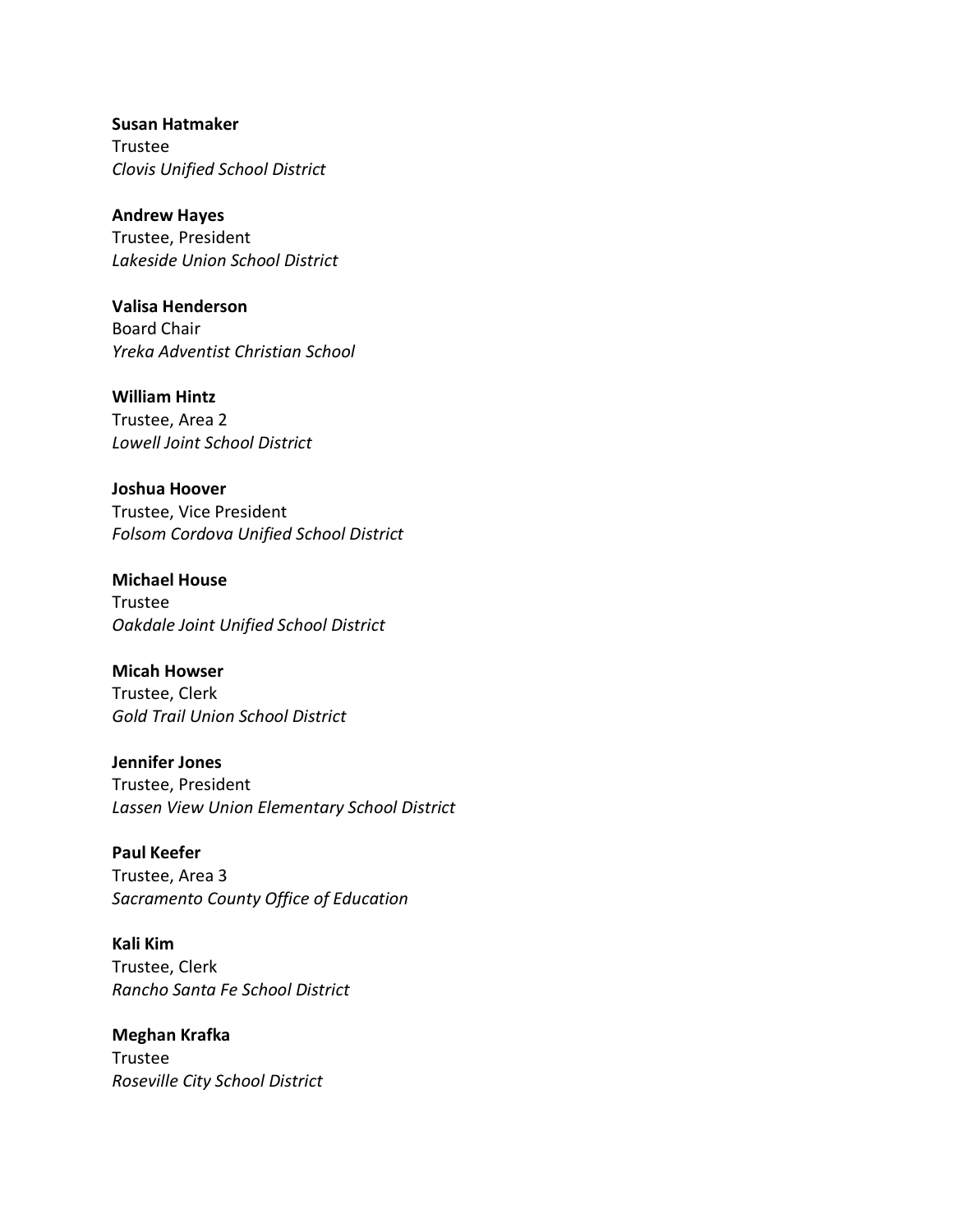**Greg Kunath** Trustee *Saddleback Valley Unified School District*

**Chelsea LaGrange** Trustee, Clerk *Lucerne Valley Unified School District* 

**Julie Leavens-Hupp** Trustee, Vice President *Rocklin Unified School District*

**Rick Ledesma** Trustee, Area 7 Orange Unified School District

**Steven Lewis** Trustee, Area 5 *Golden Valley Unified School District* 

**Mary Little** Trustee *Kern County Board of Education* 

**Grace Malson** Trustee, Vice President *Galt Joint Union School District* 

**Jee Manghani** Trustee, President *Rancho Santa Fe School District* 

**Adam Marriott** Trustee *Lassen View Union Elementary School District* 

**James Marzano** Trustee, District 3 *Amador County Unified School District* 

**Ed McLaughlin** Trustee, President *Durham Unified School District*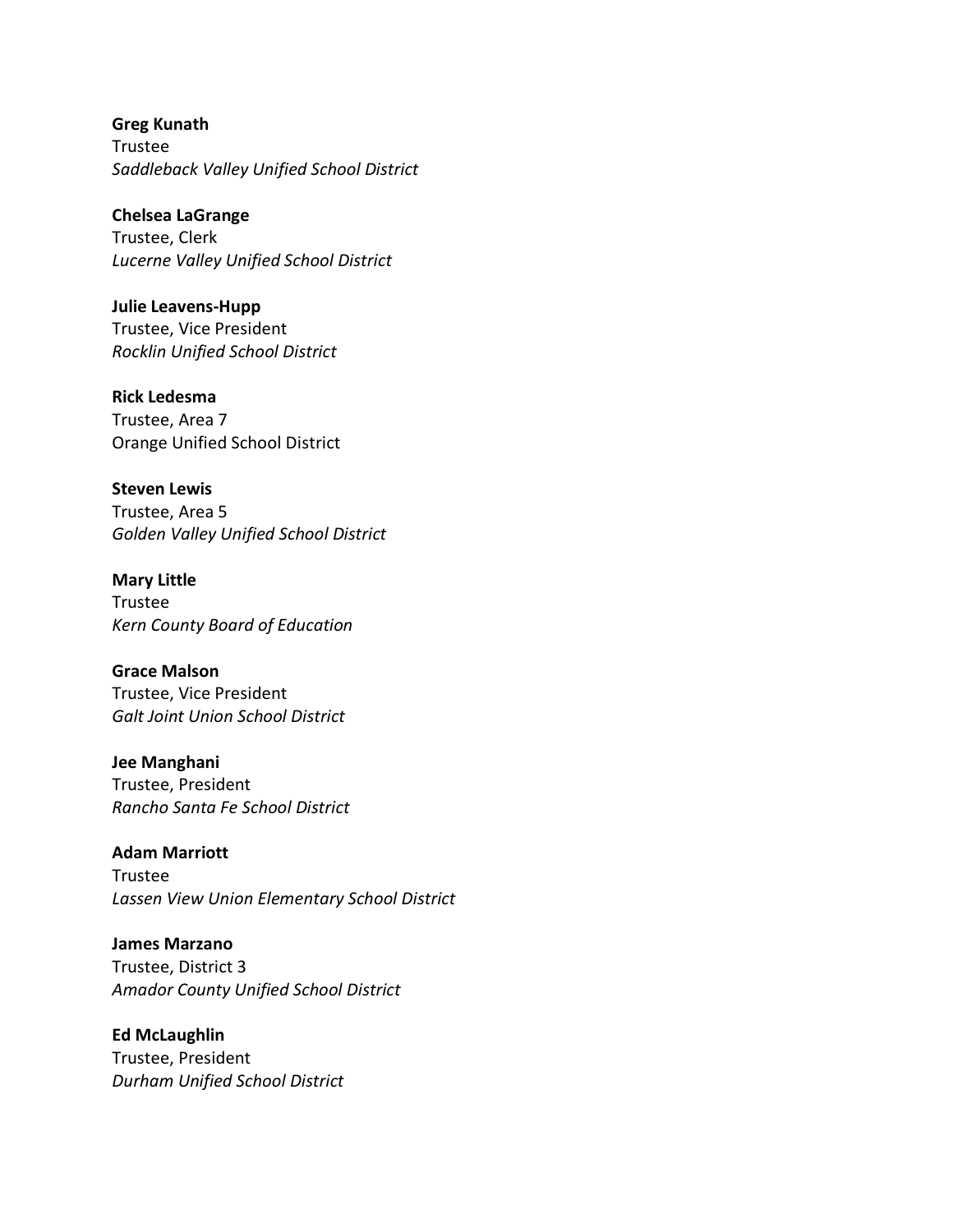**Janny Meyer** Trustee *Fullerton School District* 

**Josh Milbourn** Trustee *Soulsbyville School District* 

**Mary Kay Mills** Trustee *Atascadero Unified School District* 

**Gary Moore** Trustee *Rosedale Union School District* 

**Timothy Morton** Trustee *Soulsbyville Elementary School District* 

**James Na** Trustee *Chino Valley Unified School District*

**Michele Neider** Trustee *Arcohe Union School District* 

**Ron Oates** Trustee, Area 4 *Placer Union High School District* 

**Scott Otsuka** Trustee *Dry Creek Elementary School District*

**Katie Otto** Trustee *Arcohe Union School District*

**Shannan Ovard** Trustee *Orland Unified School District*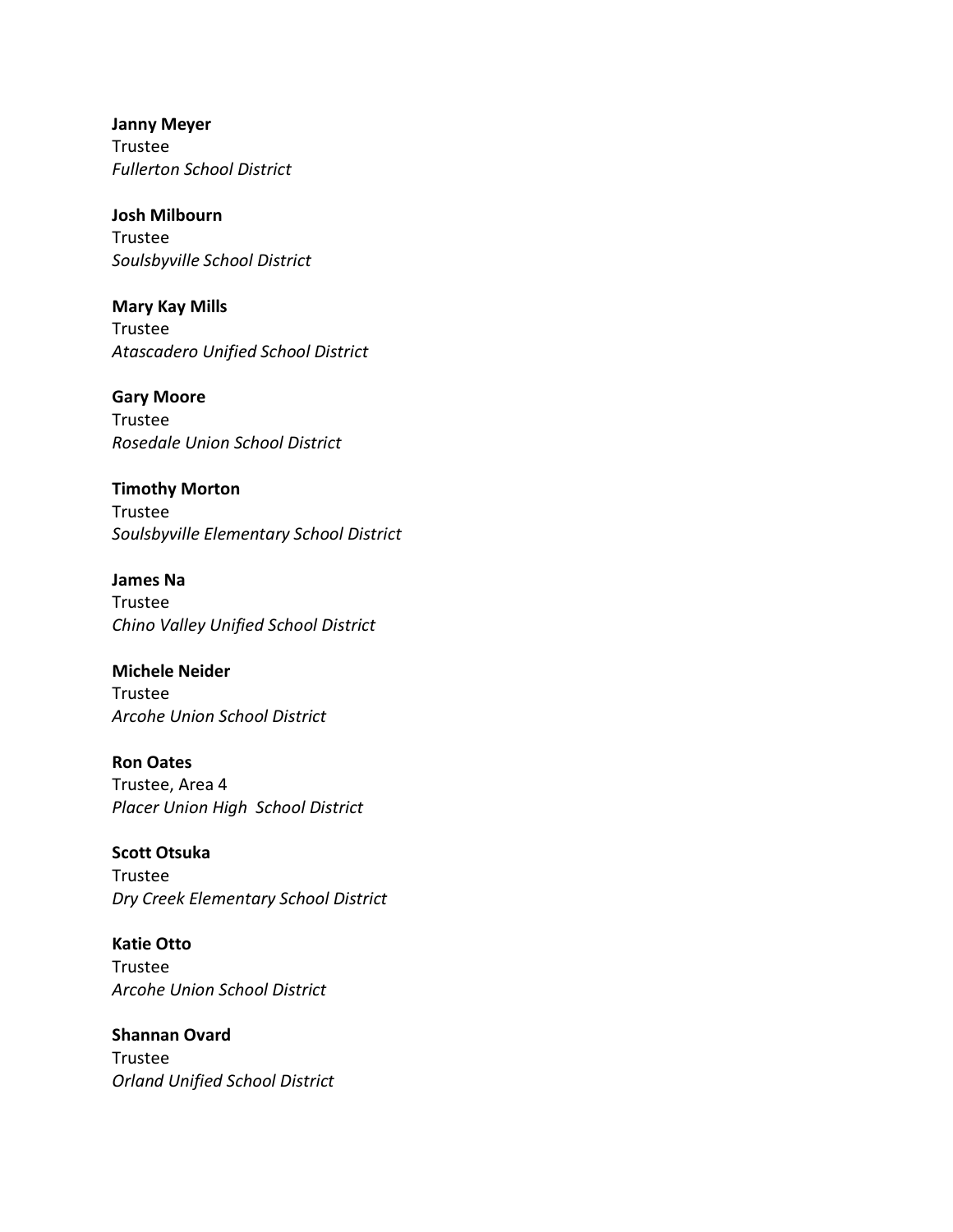**Terry Parker** Trustee *Galt Joint Union High School District* 

**Jill Patrick** Trustee *Franklin Elementary School District* 

**Tina Pearson** Trustee, President *Arcohe Union School District* 

**Constance Pepple** Trustee *Shasta Union High School District* 

**Helen Pitkin** Trustee, President *Corning Union Elementary School District* 

**Kate Powell** Trustee, Clerk *Escalon Unified School District* 

**Rachelle Price** Trustee, President *Rocklin Unified School District* 

**John Quintanilla** Trustee *Rosemead School District*

**Jessica Risler** Trustee, Vice President *Lucerne Valley Unified School District*

**Tawny Robinson** Trustee, Area 3 *Kings County Board of Education* 

**Bruce Ross** Trustee *Redding Elementary School District*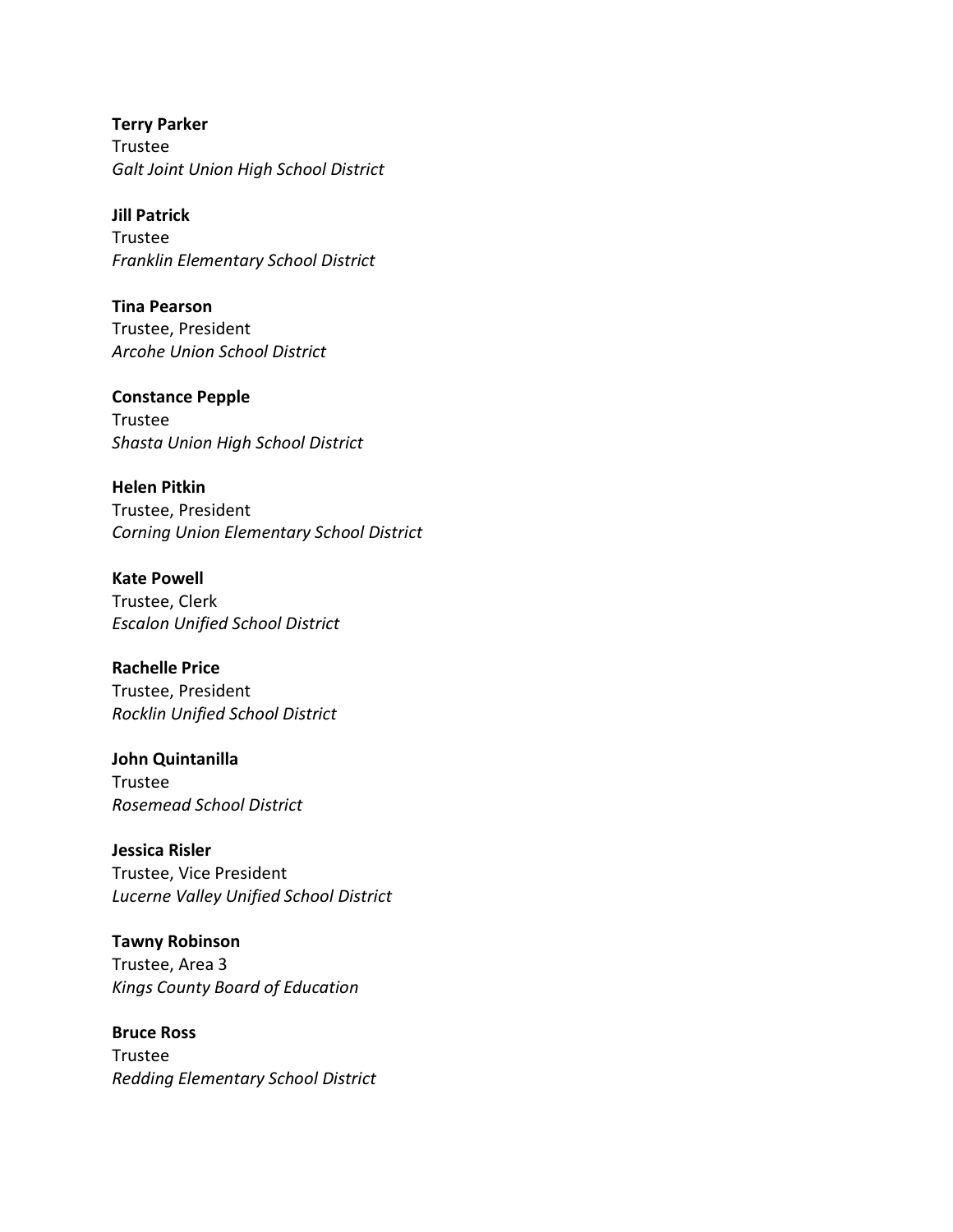**Tiffany Saathoff** Trustee *Rocklin Unified School District*

**Melissa Salinas** Trustee, President *Lowell Joint School District* 

**Sarah Sanchez** Trustee *Monarch River Academy, Visalia School District* 

**Stephen Schuler** Trustee, Area 6 *Manteca Unified School District* 

**Ardelle Seely, PharmD, APh** Board Chairperson *Harvest Ridge Cooperative Charter, Newcastle School District*

**Anastasia M. Shackelford** Trustee, Area 5 *Lowell Joint School District* 

**Tina Shatswell** Trustee *Oakdale Joint Unified School District* 

**Tim Shaw** Trustee *Orange County Board of Education*

**Karen L. Shaw** Trustee, Vice President, Area 4 *Lowell Joint School District* 

**Cassandra Shepherd** Trustee, President *Lowell Joint School District* 

**Thomas Silva** Trustee, President *Hickman Charter School District*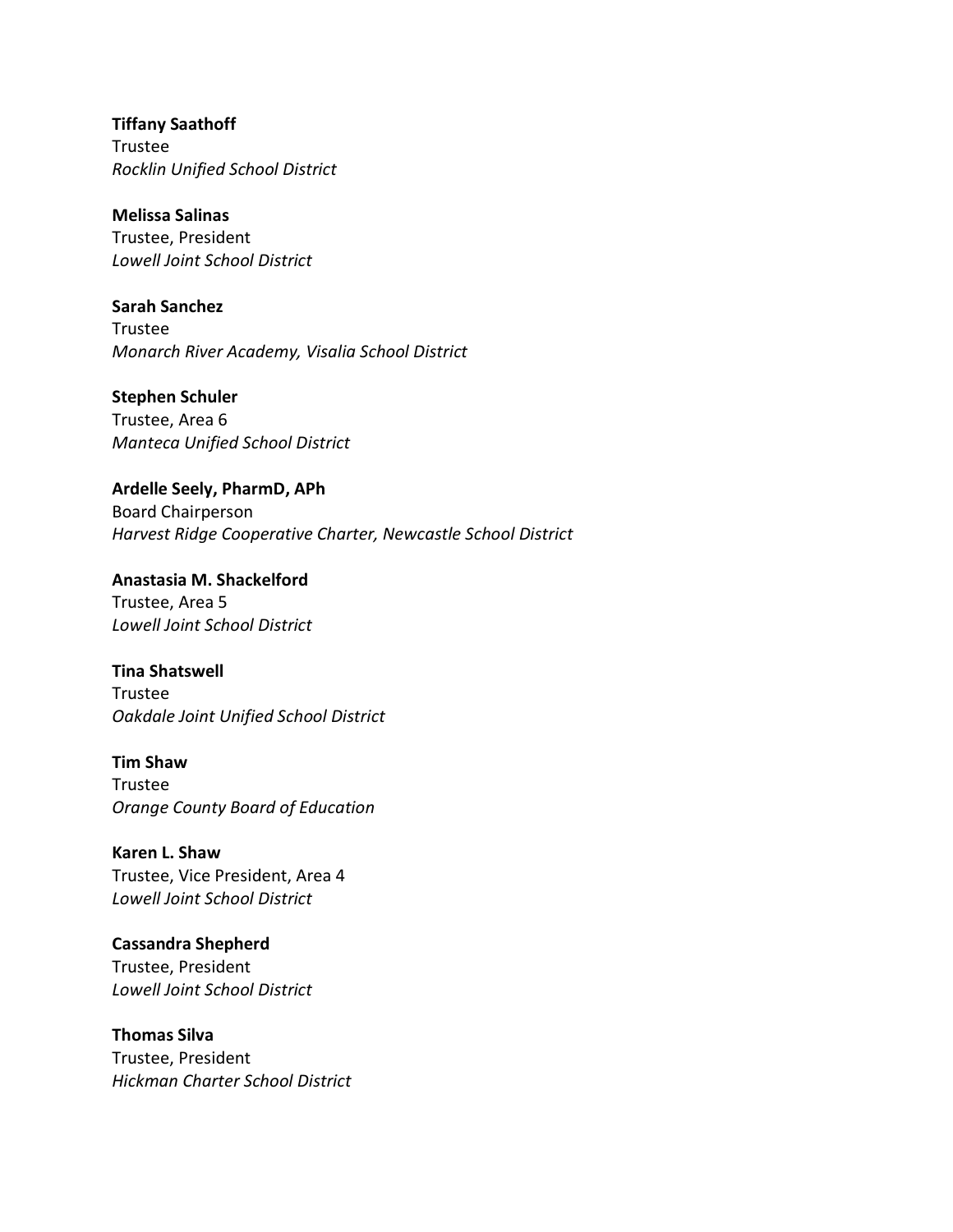**Traci Skinner** Trustee *Galt Joint Union Elementary School District* 

**Lance Smith** Trustee *Durham Unified School District* 

**Wendy Sokalskiy** Trustee *Newcastle Elementary School District*

**Lisa Sparks, PHD** Trustee *Orange County Board of Education*  Founding Dean, McGaw Endowed Professor in Behavioral Sciences, *Chapman University*

**Tiffany Stoker Madsen** Trustee, Vice President *Clovis Unified School District* 

**Bob Stoody** Vice President/Clerk *Ramona Unified School District*

**Stephanie Storer** Trustee *Trinity Alps Unified School District* 

**Greg Tepe** Trustee, President *Lancaster School District* 

**Kandi Thompson** Trustee, President, District 1 *Amador County Unified School District* 

**Richard Thompson** Trustee *Escalon Unified School District* 

**Robert Varich** Trustee *Campbell Union High School District*